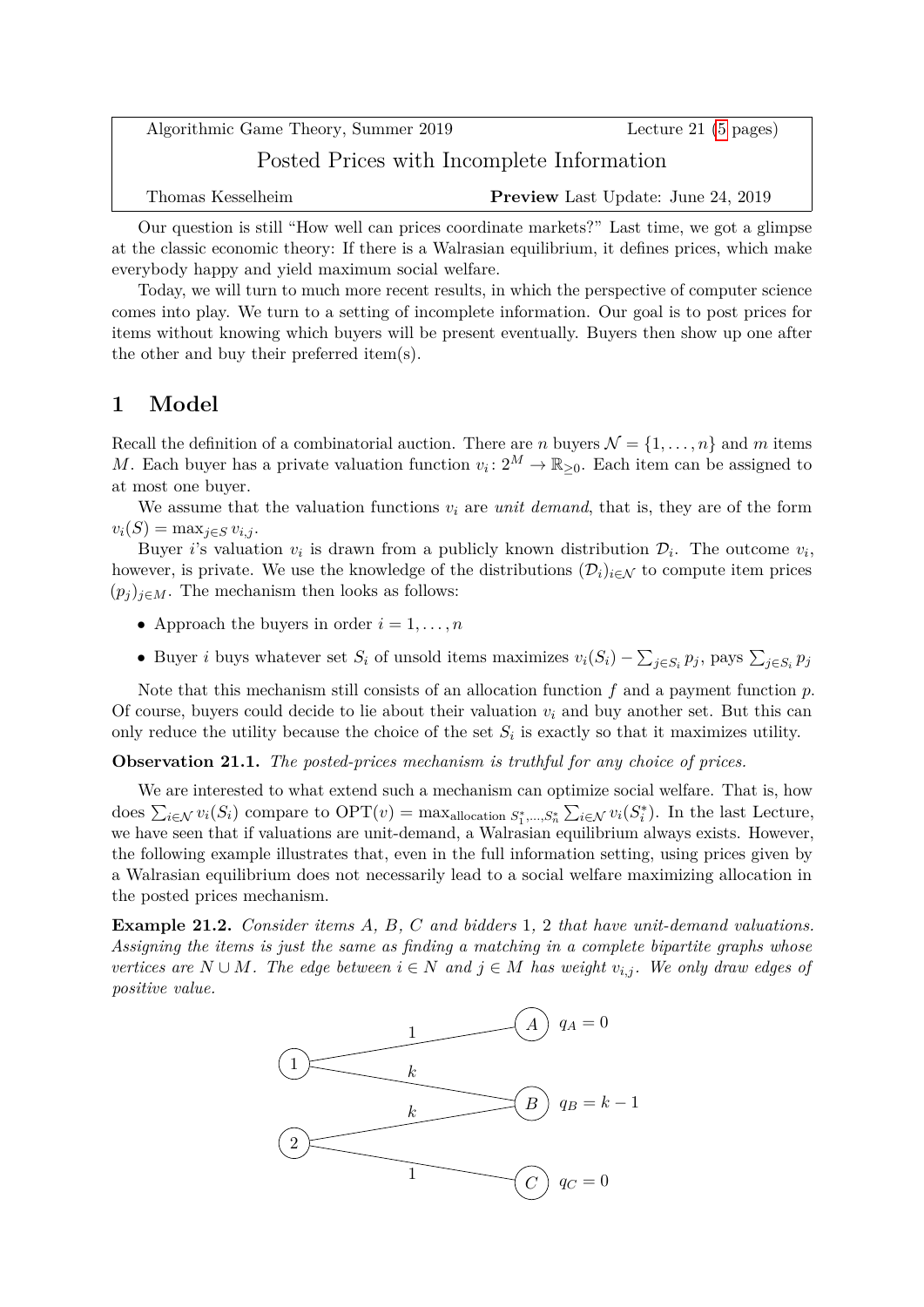*First of all, one can verify that there exist two Walrasian equilibria using the depicted price vector, namely, allocating either A, B or B, C to the bidders which are therefore welfare maximizing allocations. Nevertheless, using the posted prices mechanism with the given item prices it can occur that bidder* 1 *buys item A and bidder* 3 *buys item C which only gives*  $a \frac{2}{k+1}$ *fraction of the optimal social welfare.*

In the remainder of this lecture, we will look how to set prices of the items in order to get a good fraction of the optimal social welfare.

#### **2 Step 1: Full Information**

We will first assume that we actually know the valuation functions  $(v_i)_{i \in \mathcal{N}}$ . How can we set prices in this case that still optimize social welfare?

Let  $\text{OPT}_i(v)$  denote the item that buyer *i* gets in optimal solution on *v*. We define the price for item *j* depending on who gets it in the optimal allocation by setting

$$
p_j^v = \begin{cases} \frac{1}{2}v_{i,j} & \text{if buyer } i \text{ gets item } j \text{ in optimal solution on } v \\ 0 & \text{if item } j \text{ is unassigned in optimal solution on } v \end{cases}
$$

Note that equivalently we could write

<span id="page-1-0"></span>
$$
p_j^v = \frac{1}{2} \sum_{i \in \mathcal{N}} \mathbf{1}_{\text{OPT}_i(v) = j} v_{i,j} \tag{1}
$$

Define  $T_i(v)$  as the set of items that are sold to buyers  $1, \ldots, i$  on *v*. The revenue is given by

$$
revenue(v) = \sum_{j \in M} p_j^v \mathbf{1}_{j \in T_n(v)} \ge \sum_{i \in \mathcal{N}} p_{\text{OPT}_i(v)}^v \mathbf{1}_{\text{OPT}_i(v) \in T_n(v)}.
$$

One option for buyer *i* is to buy nothing. Therefore,  $u_i(v) \geq 0$ . If  $\text{OPT}_i(v)$  has not been sold yet, that is,  $\text{OPT}_i(v) \notin T_{i-1}(v)$ , then buyer *i* could also buy  $\text{OPT}_i(v)$ . This gives us

$$
u_i(v) \geq \left(v_{i,\text{OPT}_i(v)} - p_{\text{OPT}_i(v)}^v\right) \mathbf{1}_{\text{OPT}_i(v)\notin T_{i-1}(v)} \geq \left(v_{i,\text{OPT}_i(v)} - p_{\text{OPT}_i(v)}^v\right) \mathbf{1}_{\text{OPT}_i(v)\notin T_n(v)},
$$

where in the second step we use that  $T_{i-1}(v) \subseteq T_n(v)$ .

Taking the sum of revenue and buyers' utilities

$$
\sum_{i \in \mathcal{N}} v_i(S_i) = \text{revenue}(v) + \sum_{i \in \mathcal{N}} u_i(v)
$$
\n
$$
\geq \sum_{i \in \mathcal{N}} p_{\text{OPT}_i(v)}^v \left( \mathbf{1}_{\text{OPT}_i(v) \in T_n(v)} + \mathbf{1}_{\text{OPT}_i(v) \notin T_n(v)} \right) = \sum_{i \in \mathcal{N}} p_{\text{OPT}_i(v)}^v = \frac{1}{2} \text{OPT}(v) .
$$

### **3 Step 2: Incomplete Information**

It is very easy to turn the above posted-price mechanism into one for the setting of incomplete information. Let  $\tilde{v}$  be another sample from the known distributions. Then set the price of item *j* to  $p_j = \mathbf{E}\left[p_j^{\tilde{v}}\right]$ . That is, we set it to the expected price, using an independent fresh sample.

**Theorem 21.3** (Feldman/Gravin/Lucier, 2015)**.** *The expected social welfare of the posted-prices* mechanism is a  $\frac{1}{2}$  fraction of the expected optimal social welfare.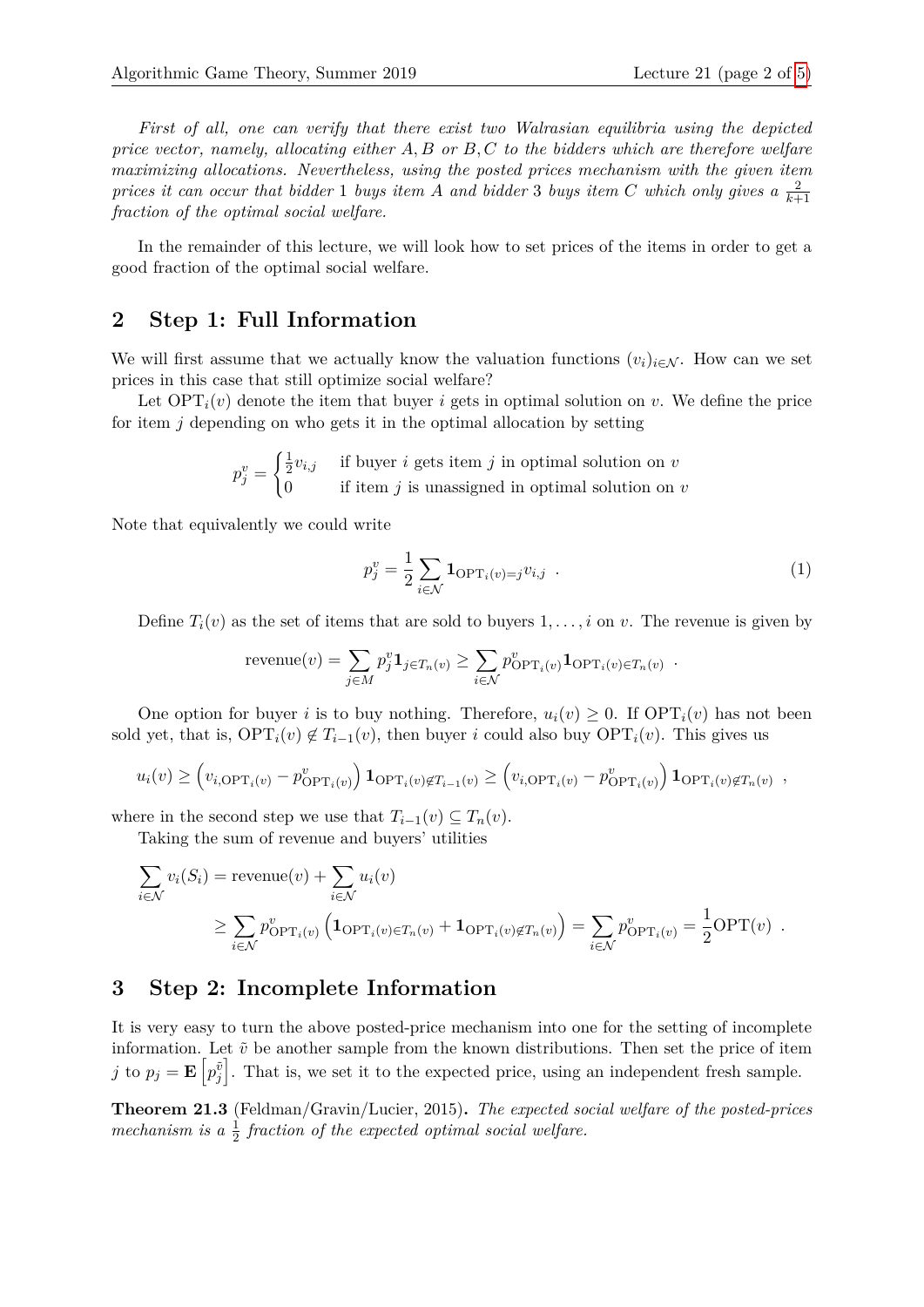*Proof.* For the revenue, we have again

$$
revenue(v) = \sum_{j \in M} p_j \mathbf{1}_{j \in T_n(v)}.
$$

So, by linearity of expectation

$$
\mathbf{E}\left[\mathrm{revenue}(v)\right] = \mathbf{E}\left[\sum_{j\in M} p_j \mathbf{1}_{j\in T_n(v)}\right] = \sum_{j\in M} p_j \mathbf{E}\left[\mathbf{1}_{j\in T_n(v)}\right] .
$$

Note that we could also replace  $\mathbf{E}\left[\mathbf{1}_{j\in T_n(v)}\right] = \mathbf{Pr}\left[j \in T_n(v)\right]$  but we will keep the indicator because it nicely cancels out eventually.

Lower bounding the utilities is more complicated because we have to avoid dependencies. To this end, draw another valuation profile  $v_{-i}^{(i)}$  $\binom{v_i}{i}$  for every  $i \in \mathcal{N}$ . Buyer *i* could buy the item she gets in the optimal solution on  $(v_i, v_{-i}^{(i)})$  $\binom{v}{i}$ . So, this is the optimal solution on the valuation consisting of the actual valuation  $v_i$  but the "hallucinated" other valuations  $v_{-i}^{(i)}$  $\int_{-i}^{(i)}$ . The utility is at least

$$
u_i(v) \geq \sum_{j \in M} \mathbf{1}_{j=\text{OPT}_i(v_i, v_{-i}^{(i)})} (v_{i,j} - p_j) \mathbf{1}_{j \notin T_{i-1}(v)}.
$$

By linearity of expectation, this implies

$$
\mathbf{E} [u_i(v)] \geq \mathbf{E} \left[ \sum_{j \in M} \mathbf{1}_{j=\text{OPT}_i(v_i, v_{-i}^{(i)})} (v_{i,j} - p_j) \mathbf{1}_{j \notin T_{i-1}(v)} \right]
$$
  
= 
$$
\sum_{j \in M} \mathbf{E} \left[ \mathbf{1}_{j=\text{OPT}_i(v_i, v_{-i}^{(i)})} (v_{i,j} - p_j) \mathbf{1}_{j \notin T_{i-1}(v)} \right].
$$

Observe that the first part of the expectation only depends on  $v_{-i}^{(i)}$  $\int_{-i}^{(i)}$  and  $v_i$  whereas the second part only depends on  $v_1, \ldots, v_{i-1}$ .

$$
\underbrace{1_{j=\text{OPT}_i(v_i, v_{-i}^{(i)})}(v_{i,j}-p_j)}_{\text{only depends on } v_i \text{ and } v_{-i}^{(i)}} \underbrace{1_{j \notin T_{i-1}(v)}}_{\text{only depends on } v_1, \dots, v_{i-1}}
$$

Therefore, we can write

$$
\mathbf{E} \left[ \mathbf{1}_{j=\text{OPT}_i(v_i, v_{-i}^{(i)})} (v_{i,j} - p_j) \mathbf{1}_{j \notin T_{i-1}(v)} \right]
$$
\n
$$
= \mathbf{E} \left[ \mathbf{1}_{j=\text{OPT}_i(v_i, v_{-i}^{(i)})} (v_{i,j} - p_j) \right] \mathbf{E} \left[ \mathbf{1}_{j \notin T_{i-1}(v)} \right]
$$

*.*

Finally, we use that  $v_{-i}^{(i)}$  $\frac{v_i}{-i}$  and  $v_{-i}$  are identically distributed to get

$$
\mathbf{E}\left[\mathbf{1}_{j=\text{OPT}_i(v_i,v_{-i}^{(i)})}(v_{i,j}-p_j)\right]=\mathbf{E}\left[\mathbf{1}_{j=\text{OPT}_i(v)}(v_{i,j}-p_j)\right],
$$

and that  $T_{i-1}(v) \subseteq T_n(v)$  to get

$$
\mathbf{E}\left[\mathbf{1}_{j\notin T_{i-1}(v)}\right] \geq \mathbf{E}\left[\mathbf{1}_{j\notin T_n(v)}\right] .
$$

So overall

$$
\mathbf{E}\left[u_i(v)\right] \geq \sum_{j\in M} \mathbf{E}\left[\mathbf{1}_{j=\text{OPT}_i(v)}\left(v_{i,j}-p_j\right)\right] \mathbf{E}\left[\mathbf{1}_{j\not\in T_n(v)}\right] .
$$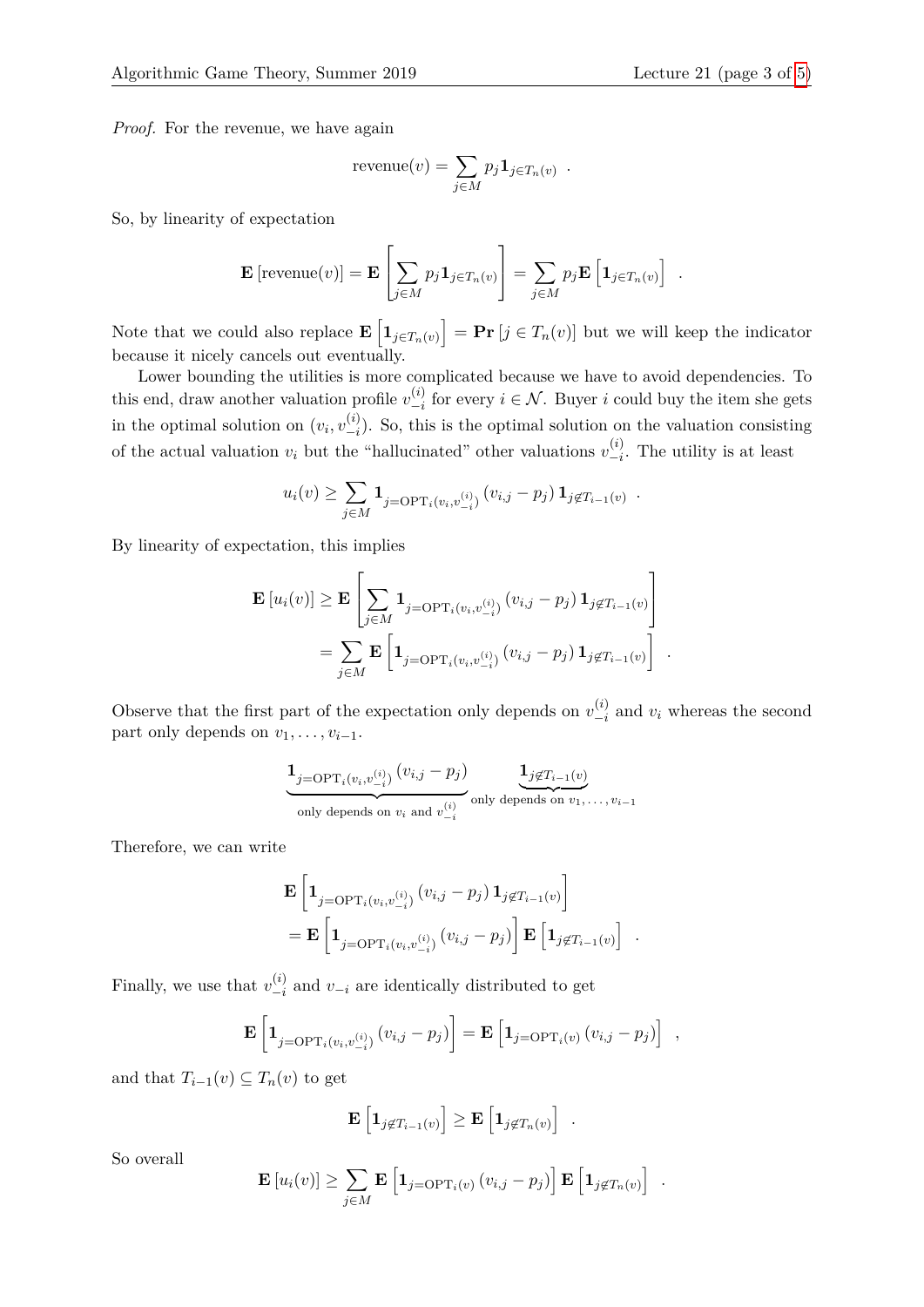Now, we take the sum over all  $i \in \mathcal{N}$ 

$$
\mathbf{E}\left[\sum_{i\in\mathcal{N}} u_i(v)\right] = \sum_{i\in\mathcal{N}} \mathbf{E}\left[u_i(v)\right]
$$
\n
$$
\geq \sum_{i\in\mathcal{N}} \sum_{j\in M} \mathbf{E}\left[\mathbf{1}_{j=\text{OPT}_i(v)}\left(v_{i,j}-p_j\right)\right] \mathbf{E}\left[\mathbf{1}_{j\notin T_n(v)}\right]
$$
\n
$$
= \sum_{j\in M} \mathbf{E}\left[\mathbf{1}_{j\notin T_n(v)}\right] \sum_{i\in\mathcal{N}} \mathbf{E}\left[\mathbf{1}_{j=\text{OPT}_i(v)}\left(v_{i,j}-p_j\right)\right]
$$
\n
$$
= \sum_{j\in M} \mathbf{E}\left[\mathbf{1}_{j\notin T_n(v)}\right] \left(\mathbf{E}\left[\sum_{i\in\mathcal{N}}\mathbf{1}_{j=\text{OPT}_i(v)}v_{i,j}\right] - \mathbf{E}\left[\sum_{i\in\mathcal{N}}\mathbf{1}_{j=\text{OPT}_i(v)}p_j\right]\right)
$$

Observe that by [\(1\)](#page-1-0)

$$
\mathbf{E}\left[\sum_{i\in\mathcal{N}}\mathbf{1}_{j=\text{OPT}_i(v)}v_{i,j}\right]=\mathbf{E}\left[2p_j^v\right]=2p_j.
$$

Furthermore, note that  $\sum_{i \in \mathcal{N}} \mathbf{1}_{j=\text{OPT}_i(v)} \leq 1$  because the optimum may allocate item *j* at most once. Therefore

$$
\mathbf{E}\left[\sum_{i\in\mathcal{N}}\mathbf{1}_{j=\text{OPT}_i(v)}p_j\right]\leq p_j.
$$

So, in combination

$$
\sum_{i \in \mathcal{N}} \mathbf{E} \left[ \mathbf{1}_{j=\text{OPT}_i(v)} \left( v_{i,j} - p_j \right) \right] \geq p_j.
$$

For the sum of buyer utilities this means

$$
\mathbf{E}\left[\sum_{i\in\mathcal{N}}u_i(v)\right]\geq \sum_{j\in M}\mathbf{E}\left[\mathbf{1}_{j\notin T_n(v)}\right]p_j.
$$

Summarizing

$$
\mathbf{E}\left[\sum_{i\in\mathcal{N}}v_i(S_i)\right] = \mathbf{E}\left[\text{revenue}(v) + \sum_{i\in\mathcal{N}}u_i(v)\right] \ge \sum_{j\in M}p_j = \frac{1}{2}\mathbf{E}\left[\text{OPT}(v)\right] .\qquad \Box
$$

## **4 Optimality**

Note that any posted-prices mechanism inherently works in a sequential way. Therefore, if we show optimality for any sequential algorithm, then this also implies our choice of prices is optimal.

**Theorem 21.4.** *There are distributions such that the expected social welfare of any sequen-* $\frac{1}{2}$  *tial/online algorithm is no better than*  $\frac{1}{2}$  *fraction of the expected optimal social welfare.* 

*Proof.* Consider a single item. Buyer 1 has value 1, buyer 2 has value  $\frac{1}{\epsilon}$  with probability  $\epsilon$ , 0 otherwise. The optimal social welfare is achieved by giving the item to buyer 2 if he has high value, to buyer 1 otherwise. The expected value is

$$
\epsilon \cdot \frac{1}{\epsilon} + (1 - \epsilon) \cdot 1 = 2 - \epsilon .
$$

In contrast, an algorithm that sequentially makes the decisions, has to decide whether to give the item to buyer 1 without knowing buyer 2's value. No matter if it decides to give the item to buyer 1 or not (in which case it goes to buyer 2), the expected value is always 1. $\Box$